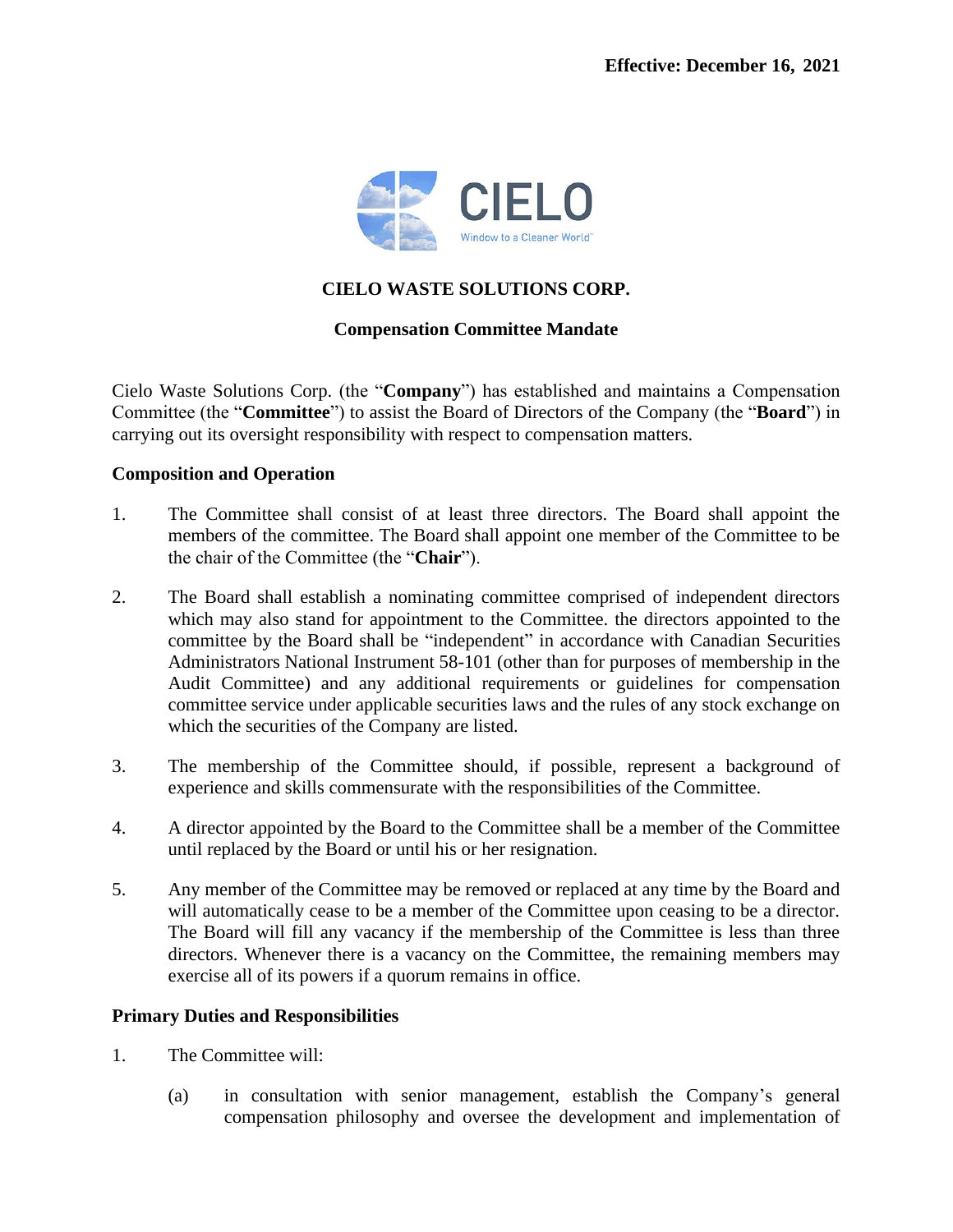compensation programs in order to support the Company's overall business objectives, attract and retain key executives and provide appropriate compensation;

- (b) annually review and discuss with management an assessment of the Company's compensation programs and practices to ensure they do not encourage excessive or inappropriate risk taking among its employees, including its executive officers;
- (c) review periodically and assist in the establishment of corporate goals and objectives relevant to the President and Chief Executive Officer (the "**CEO**") compensation for approval by the Board, assist in the review of the performance of the CEO in light of such corporate goals and objectives and recommend to the Board the CEO's annual compensation based on this review;
- (d) with the assistance of the CEO, review and recommend annually to the Board the annual compensation of the remaining officers of the Company;
- (e) review and approve any severance or similar termination payments proposed to be made to any current or former member of senior management of the Company;
- (f) with the assistance of the CEO, review periodically and recommend to the Board any significant changes to the overall compensation program, including conducting an annual review of senior management performance with regard to the position description, short-term and long-term corporate goals, objectives and performance measurement indicators;
- (g) review periodically the adequacy and form of the compensation of the directors to determine if the compensation realistically reflects the responsibilities and risks involved in being an effective director, and report and make recommendations to the Board accordingly;
- (h) oversee the annual preparation and recommendation to the Board of the "Report on Executive Compensation", required to be set forth in the annual management proxy circular to be sent to shareholders;
- (i) review periodically policies and procedures in place by which all employees of the Company will be fairly and competitively compensated, including keeping current on developments in executive compensation in companies engaged in similar industries; and
- (j) consider periodically the terms of the Company's benefit, incentive or other compensation plans, including any bonus plans, equity-incentive plans, and any amendments thereto, and in consultation with management, recommend to the Board the establishment, review and approval of amendments from time to time to such plans, as the Committee may determine appropriate.
- 2. The Committee shall after each meeting, report to the Board the results of its activities and any reviews undertaken and make recommendations to the Board as deemed appropriate.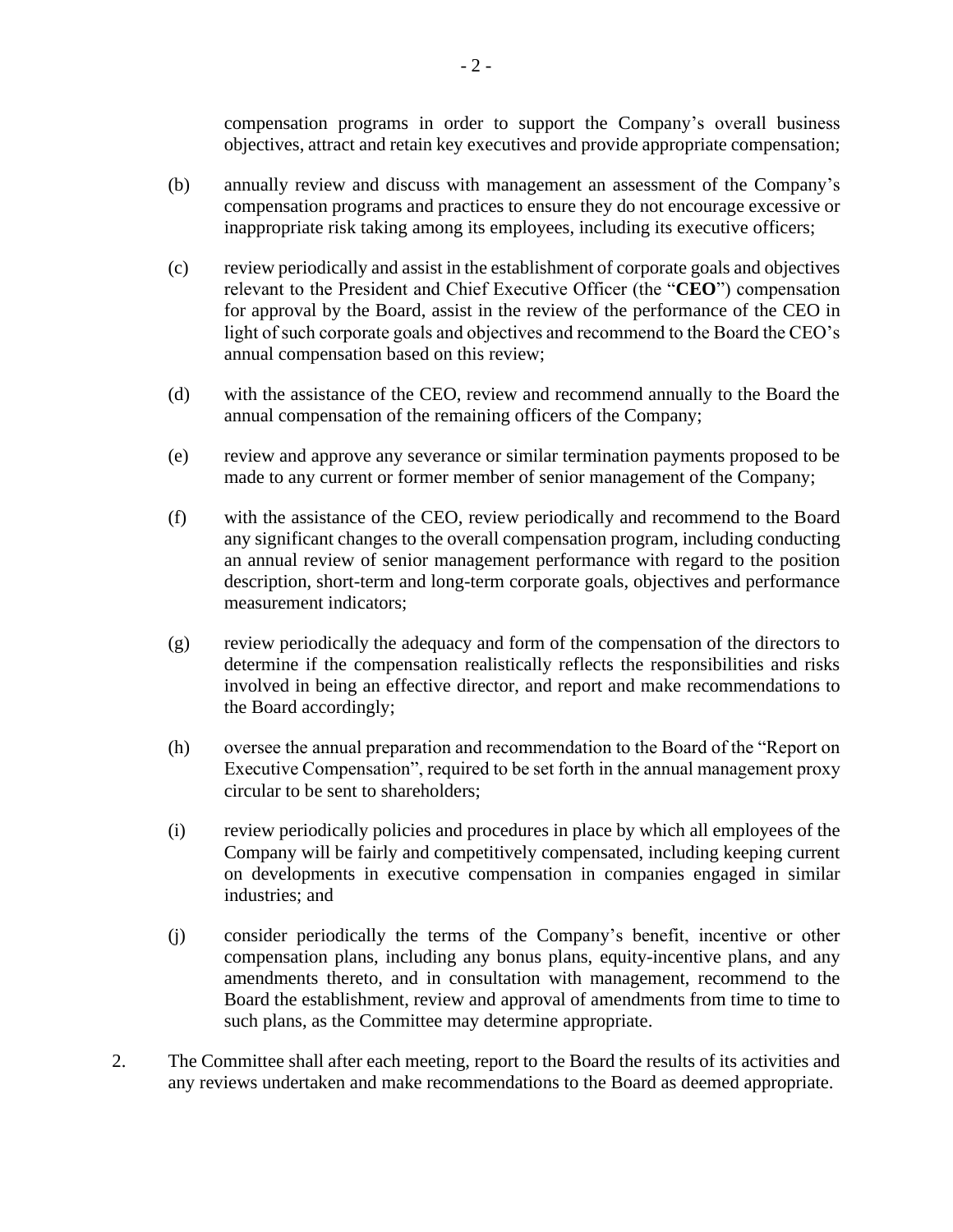## **Meetings**

- 1. The Committee shall meet as it determines appropriate, but at least annually, and also upon request by any member of the Board, any member of the Committee, or an officer of the Company.
- 2. Notice of each meeting of the Committee shall be given to each member of the Committee at least 48 hours in advance of each meeting unless a short period is required in the circumstances.
- 3. A member or members of the Committee may participate in a meeting of the Committee by means of such telephonic, electronic or other communication facilities, as permits all persons participating in the meeting to communicate adequately with each other. A member participating in such a meeting by any such means is deemed to be present at the meeting.
- 4. A quorum for the transaction of business at a meeting of the Committee shall consist of two members of the Committee present.
- 5. In the absence of the Chair, the members of the Committee shall choose one of the members present to be chair of the meeting. In addition, the members of the Committee shall choose one of the persons present to be the secretary of the meeting.
- 6. Members of management of the Company and other parties may attend meetings of the Committee upon the request of the Committee, subject, however, to the requirement that the Committee hold in camera sessions of the members of the Committee at every meeting of the Committee, without management representatives present.
- 6. Minutes shall be kept of all meetings of the Committee.

### **Other**

- 1. The Committee and each member of the Committee shall, absent actual knowledge to the contrary (which shall be promptly reported to the Board), be entitled to rely on (i) the integrity of those persons or organizations within and outside the Company from which it receives information, (ii) the accuracy of the information provided to the Committee by such persons or organizations, and (iii) representations made by management of the Company, independent counsel, and other advisors and experts to the Company and its subsidiaries.
- 2. The Committee may have access to and direct contact with any employee, contractor, supplier, customer or other person that is engaged in any business relationship with the Company to confirm information or to investigate any matter within the mandate of the Committee.
- 3. In order to carry out its duties under this mandate, the Committee is authorized to retain or appoint, at the Company's expense, independent counsel and other advisors and experts as it deems necessary or desirable.
- 4. The Committee will be provided with resources commensurate with the duties and responsibilities set out herein and assigned to it by the Board from time to time, including